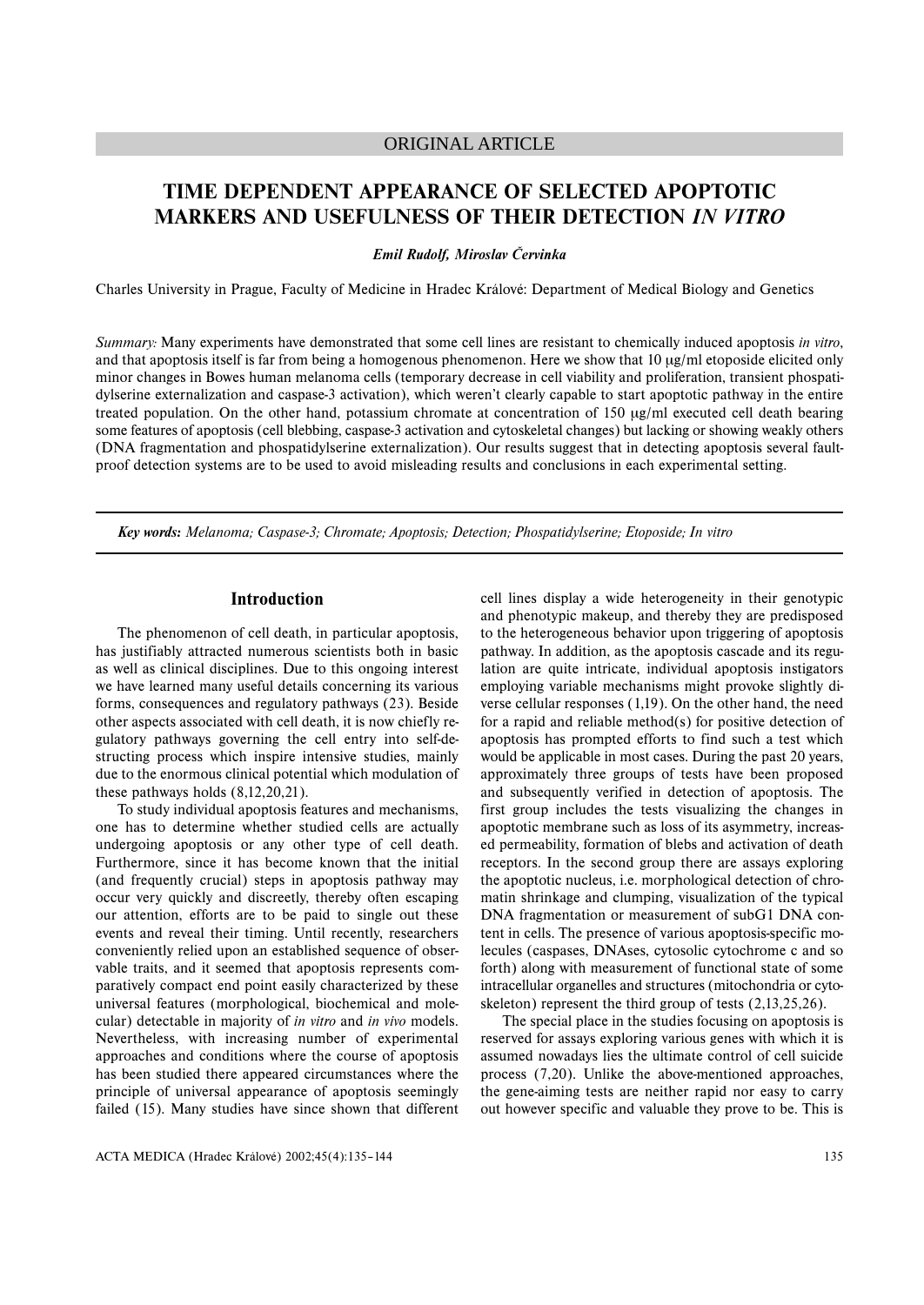probably the main reason why these tests are used only when other approaches have already hinted at apoptosis in the studied model.

In our previous works we have shown that different xenobiotics induce apoptosis in Hep-2 cell line (6,19). Despite general similarities, time course and particular appearance of dying cells upon treatment with these xenobiotics varied, and that is why we wanted to verify whether the time aspect and usefulness of selected apoptotic markers will be similar in alternative experimental system – Bowes human melanoma cell line.

# **Materials and Methods**

#### *Chemicals*

Potassium chromate was purchased from Sigma-Aldrich (Prague, Czech Republic), dissolved in a serum-free Dulbecco's modified Eagle's medium – DMEM, (Sevapharm, Prague, Czech Republic), sterilized by ultrafiltration and kept at low temperature as 1.5 mol/l stock solution. Prior each experiment, the stock solution was diluted with DMEM to the final concentration of 150 µg/ml.

Etoposide (Vepesid inj., Bristol-Myers Squibb, New York, U.S.A.) was diluted from the original ampoules supplied by manufacturer in a serum-free DMEM to the tested concentration of 10  $\mu$ g/ml.

WST-1 (4–[3–(4–Iodophenyl)-2–(4–nitrophenyl)-2H-5–tetrazolio]-1,3–benzene disulfonate) was purchased from Boehringer Mannheim-Roche (Basel, Switzerland), DAPI (4', 6–diamidino-2–phenylindole), Triton-X was obtained from Sigma-Aldrich (Prague, Czech Republic). Annexin V-FITC was purchased from Bender MedSystems Diagnostics GmbH (Vienna, Austria). Monospecific antiserum for the detection of activated caspase-3 was obtained from New England Biolabs, Inc. (New England Biolabs, Beverly, U.S.A.). Secondary antibodies were from Molecular Probes, Inc. (Molecular Probes, Eugene, U.S.A.) and from EXBIO (EXBIO- Institute of Molecular Genetics, Prague, Czech Republic). All other chemicals were from Sigma-Aldrich (Prague, Czech Republic).

#### *Cell line*

Bowes human melanoma cell line (ATCC, No. CRL – 9607, Manassas, United States) was grown as adherent cell culture in DMEM PAN (Aidenbach, Germany) supplemented with 10 % fetal bovine serum (Aidenbach, Germany), 100 U/ml penicillin, and 100  $\mu$ g/ml streptomycin. Cells were maintained in an incubator at 37 °C and 5 % CO<sub>2</sub> atmosphere and were passaged two times a week using 0.05 % trypsin/EDTA.

#### *Cell proliferation*

Bowes cells in 200  $\mu$ 1 of DMEM PAN medium containing 10 % fetal bovine serum were seeded in four 96 well microtiter plates (Nunclon, Roskilde, Denmark) with the first column of wells without cells (blank). After incubation

(24 hours at 37 °C and in 5 %  $CO<sub>2</sub>$ ), cells were treated with 10 µg/ml etoposide and 150 µg/ml potassium chromate for 4, 6, 8, 10, 12, 18, 24, 48, 72 and 96hours. After each time interval, 100 µ1 of WST-1 (Boehringer Mannheim-Roche, Cat. No. 1 644 807) was added. The cells were further incubated for 2 hours in an incubator. The absorbance was read at 450 nm with 650 nm of reference wavelength by a scanning multiwell spectrophotometer Titertek Multiscan MCC/340 (Huntsville, U.S.A.). All experiments were repeated at least three times.

#### *Time- lapse video microscopy*

Observation of Bowes cells dynamic morphology after treatment with 10  $\mu$ g/ml etoposide and 150  $\mu$ g/ml potassium chromate was carried out as described elsewhere (19). In brief, 24 hours old cell cultures were treated with the above-mentioned chemicals, and after 20 minutes of temperature adjustment in an incubator were transferred to a 37 °C heated chamber under inverted microscope Olympus IX-70 (Olympus Optical CO, Ltd., Tokyo, Japan) equipped with a long-working distance condenser, a 20 x phase contrast lens and Mitsubishi CCD-100E camera (Mitsubishi Corporation, Tokyo). The recording was done with Mitsubishi video recorder HS-S5600 (Mitsubishi Corporation, Tokyo) using recording mode 480 for up to 96 hours. The resulting records were digitalized by means of Adobe premiere 6.0 program and analyzed.

### *Labeling of externalized phosphatidylserine with Annexin V-FITC*

Bowes cells in cytospin chambers (Hettich, Tuttlingen, Germany) were centrifuged for 5 minutes at 500 rpmi (JOUAN, Nantes, France) at room temperature (RT), the medium was carefully aspirated and the cells were rinsed with phosphate saline buffer (PBS). To each chamber 1 ml of Annexin-binding buffer with 20 µl of Annexin V-FITC (A) and 20 µl of propidium iodide (PI) was added, and chambers were left at dark for 15 min. After second centrifugation (conditions see above), labeling medium was aspirated and 1 ml of Annexin-binding buffer was added for 1 min. Following third centrifugation the buffer was aspirated, cytospin chambers were disassembled and the cells on a slide mounted into a special anti-bleaching medium and examined under fluorescence microscope Nikon Eclipse E 400 (Nikon Corporation, Kanagawa, Japan) equipped with digital color matrix camera Basler A113CP (Basler, Ahrensburg, Germany), using an excitation filter 450–490 nm (emission filter 520 nm). The results were quantified by cell counting in 100 visual fields. Photographs were taken using the software LUCIA DI Image Analysis System LIM (Laboratory Imaging Ltd., Prague, Czech Republic) and analyzed. All the experiments were done in triplicate.

### *Nuclear chromatin fragmentation staining*

Bowes cells in modified cytospin chambers (Hettich, Tuttlingen, Germany) were centrifuged for 5 minutes at 500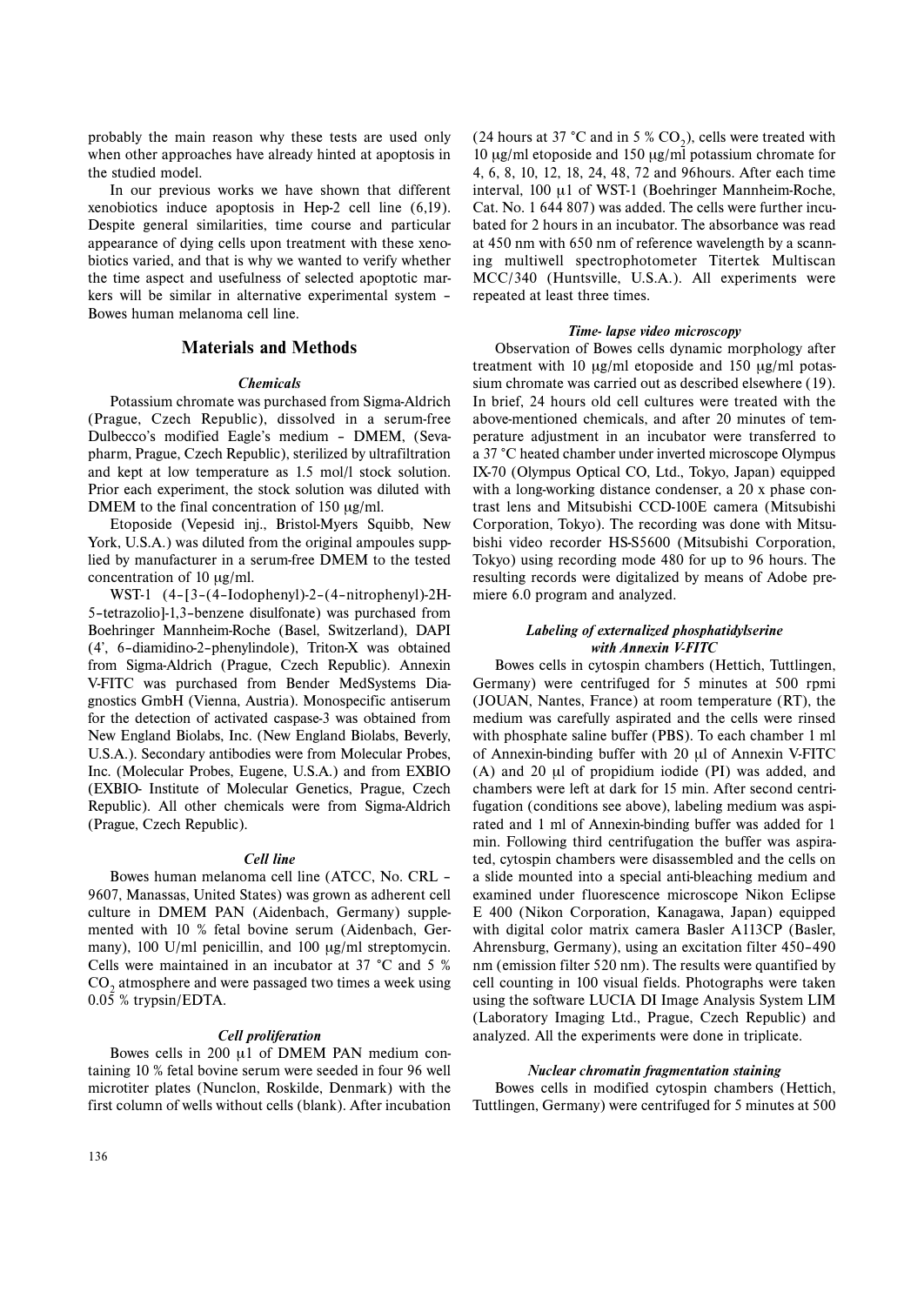rpmi (JOUAN, Nantes, France), washed with cold PBS and air-dried. The cells were then labeled with DAPI (5 min) and mounted for examination. Examination was done under fluorescence microscope Nikon Eclipse E 400 (Nikon Corporation, Kanagawa, Japan) equipped with digital color matrix camera Basler A113CP (Basler, Ahrensburg, Germany), using an excitation filter 330–380 nm and emission filter 420 nm. Photographs were taken using the software LUCIA DI Image Analysis System LIM (Laboratory Imaging Ltd., Prague, Czech Republic) and analyzed. The results were quantified by cell counting in 100 visual fields. Experiments were done in triplicate.

# *DNA fragmentation assay*

Isolation of DNA and investigation of its appearance in agarose gel was described elsewhere (19).

# *Immunocytochemical detection of activated caspase-3*

Bowes cells in cytospin chambers (Hettich, Tuttlingen) were centrifuged for 5 minutes at 500 rpmi (JOUAN, Nantes) at RT, the medium was carefully aspirated and the cells were fixed with 1 ml of 4% formaldehyde. Cytospin chambers were disassembled and the cells on a slide were air-dried. The slides with cells were rinsed three times with phosphate saline buffer with Triton X (PBS-T) and then treated to skimmed milk for 30 min at RT. Next, a primary antibody was added to the cells and the slides were left overnight in a cultivation chamber MIST (The Binding Site Ltd., Birmingham) at 4 °C. The slides were then rinsed three times with PBS-T buffer, a secondary antibody (anti-mouse conjugated with Alexa 488) was added, and the cells were incubated in the cultivation chamber MIST for 90 min at RT. The specimens were optionally post-labeled with DAPI, mounted into a special anti-bleaching medium and examined under a fluorescence microscope Nikon Eclipse E 400 (Nikon Corporation, Kanagawa) equipped with the digital color matrix camera Basler A113CP (Basler, Ahrensburg, Germany), using an excitation filter 330–380 nm and emission filter 420 nm. Photographs were taken using the software LUCIA DI Image Analysis System LIM (Laboratory Imaging Ltd., Prague, Czech Republic) and analyzed. In all immunofluorescence experiments (see below), the system of immunological control was employed to avoid false positive or negative staining reactions. All the experiments were done in triplicate.

#### *Immunocytochemical staining of F-actin*

Bowes cells were cytospined, fixed with 1 ml of 2% paraformaldehyde and permeabilized with 1 ml of 0.1% Triton X solution. The cells were then stained with FITC conjugated phalloidin at concentration of 10 µg/ml for 30 minutes. After staining, the specimens were rinsed three times with cold PBS, post-labeled with DAPI and mounted into a special antibleaching medium. The localization and status of F-actin cables were examined under fluorescence microscope Nikon Eclipse E 400 (Nikon Corporation, Kanagawa, Japan) equipped with digital color matrix camera Basler A113CP (Basler, Ahrensburg, Germany), using an excitation filter 450–490 nm and emission filter 520 nm. Photographs were taken using the software LUCIA DI Image Analysis System LIM (Laboratory Imaging Ltd., Prague, Czech Republic) and analyzed.

# *Statistics*

Statistical analysis was carried out with a statistical program GraphPad Prism. We used one-way Anova test with posttests Dunnet's or Bonferroni. Results were compared with control samples, and means were considered significant if P<0.01.

## **Results**

*Cell proliferation and time-lapse videomicroscopy.* The growth of Bowes human melanoma cell line as assessed by colorimetric WST-1–based assay after treatment with 10 µg/ml etoposide and 150 µg/ml potassium chromate is shown at Fig. 1 and Fig. 2, respectively. When compared with control cultures, etoposide slightly slowed proliferation of Bowes cells in the interval of 24 hours of treatment, with longer treatment intervals (up to 96 hours) being no different from controls. Potassium chromate provoked a very quick decrease in Bowes cell viability as soon as 4 hours after the beginning of treatment but this trend didn't continue in the following 8 hours. The next significant reduction in cell viability occurred in the time interval 12–24 hours after the beginning of treatment.

Digitalized time-lapse videosequences of Bowes cells treated with 10 µg/ml etoposide revealed that with exception of a short period (about 8 hours of the treatment), where blebbing developed in some cells (approximately 5–8 % of cells in the visual field), the morphological appearance and behavior of Bowes cells did not undergo major alterations; i.e. cells showed migratory and mitotic activity and no features of cell damage (vacuolization, shrinkage or ballooning) were observable (Fig. 3 and 4). In the chromate treated cells, there appeared the first significant changes such as cell shrinkage and blebbing approximately 6 hours after the beginning of the treatment (Fig. 5) followed in the later time periods (18 hours of the treatment) by cell fragmentation yielding numerous spherical bodies (Fig. 6). After 24 hours, all treated cells were dead, with many of them remaining clumped together.

*Labelling of externalized phosphatidylserine with Annexin V-FITC.* Annexin V-FITC labeling of the cells reveals very early apoptotic changes. Furthermore, in combination with PI labeling it serves to distinguish the early apoptotic phases from the late apoptotic phases based on differing penetration rate of individual dyes. In our experiments, the number of A positive cells along with the number of both A and PI positive cells were followed during selected time intervals in treated and control cultures.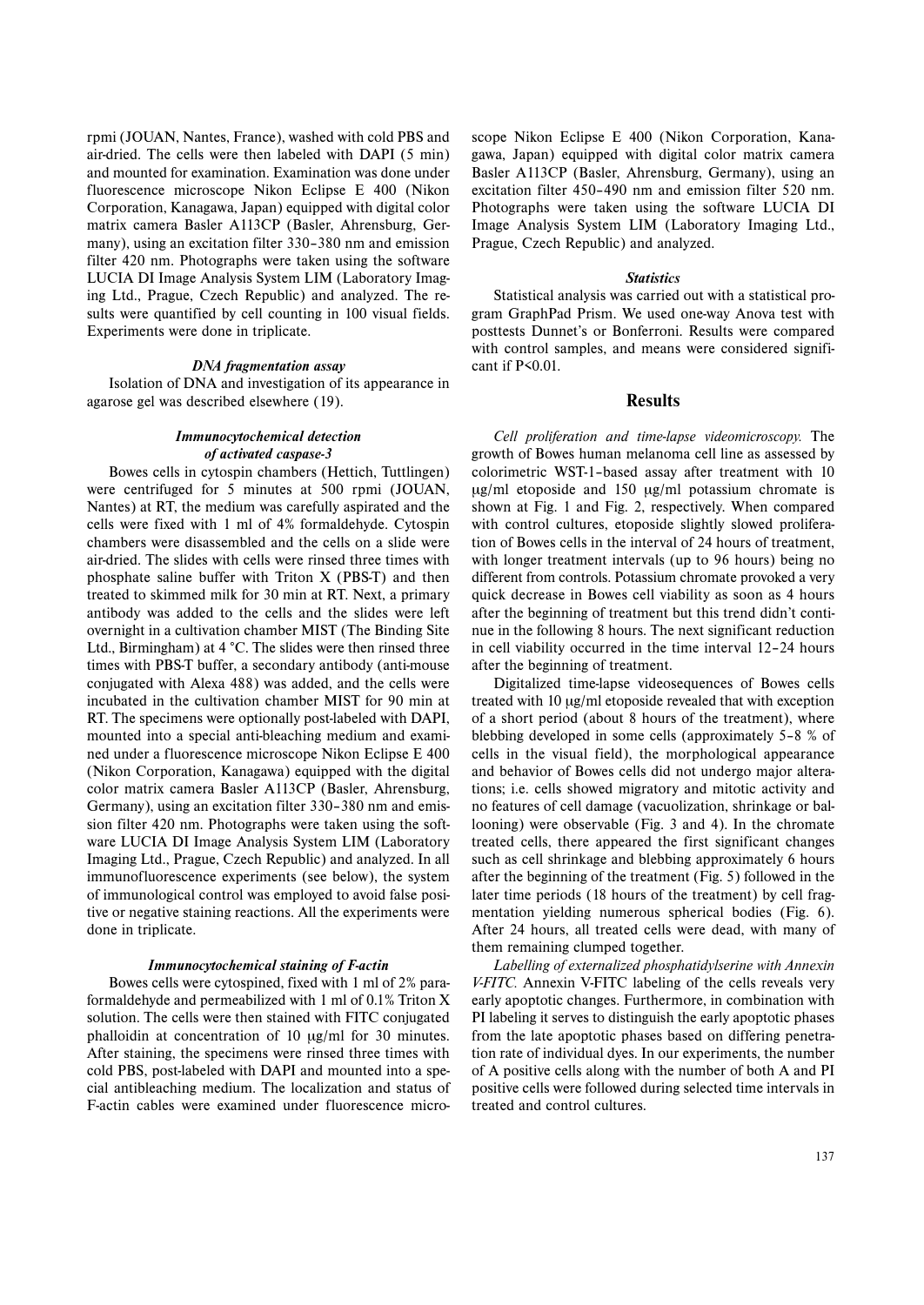

**Fig. 1:** Viability and proliferation of Bowes human melanoma cells exposed to 10 µg/ml etoposide during 96 hours as measured by colorimetric WST-1 assay. Values represent the mean  $\pm$  SD of three different experiments. \*\*P<0.01 with one way-Anova test and Dunnet's post test.



**Fig. 2:** Viability and proliferation of Bowes human melanoma cells exposed to 150 µg/m1 potassium chromate during 96 hours as measured by colorimetric WST-1 assay. Values represent the mean  $\pm$  SD of three different experiments. \*\*P<0.01 with one way-Anova test and Dunnet's post test.



**Fig. 3:** Morphological appearance of Bowes human melanoma cells after treatment with 10 µg/ml etoposide during 8 hours. The arrows denote blebbing cells. The image represents a printout of the digitalized sequence. Olympus IX 70, phase contrast 200x.



**Fig. 4:** Morphological appearance of Bowes human melanoma cells after treatment with 10 µg/ml etoposide during 24 hours. The image represents a printout of the digitalized sequence. Olympus IX 70, phase contrast 200x.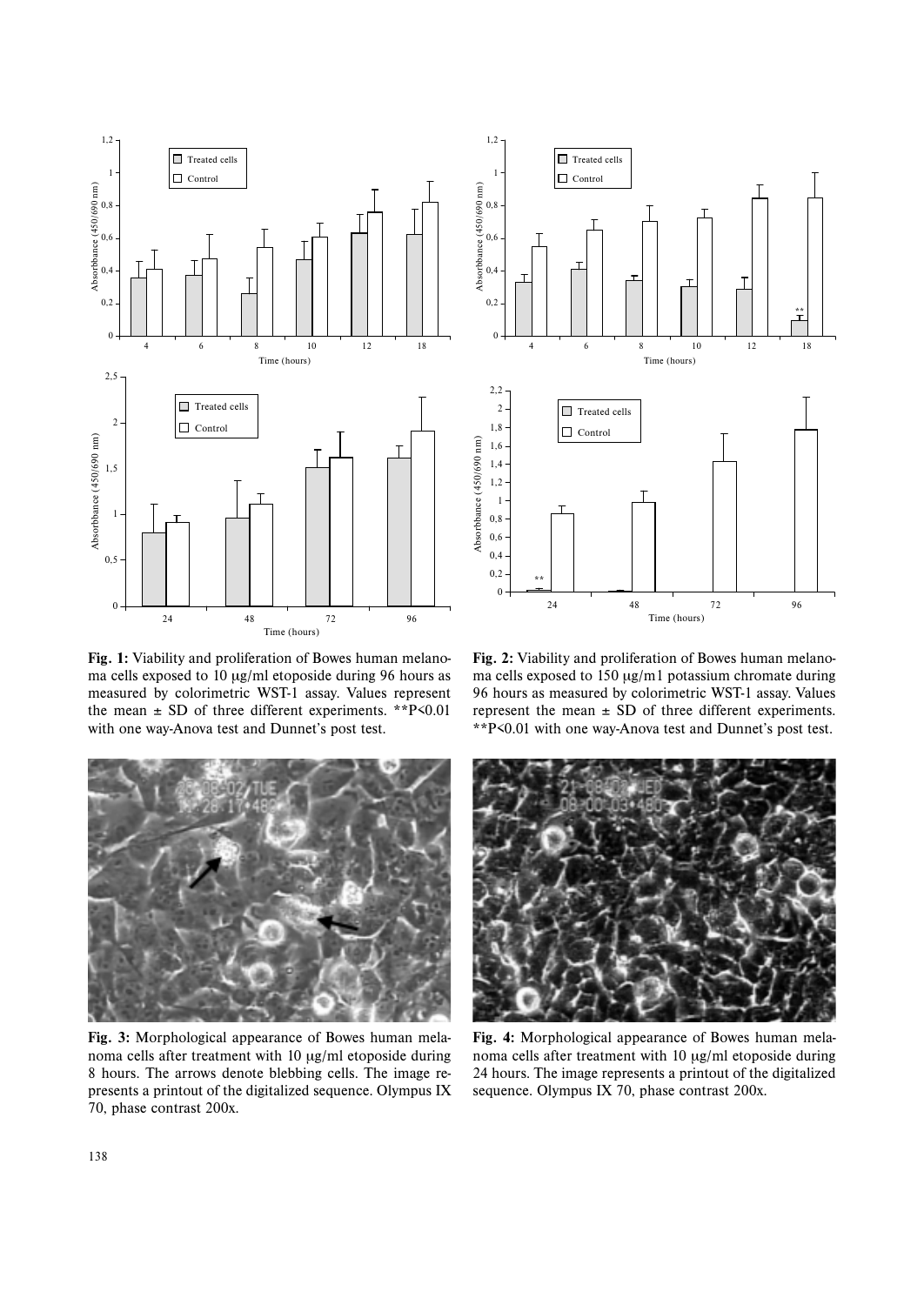In etoposide-treated cells, the maximum of A positive cells (15%) was observed at 96 hours of exposure. Between these intervals, a proportion of A-positivity oscillated, generally being no significant from control cultures (Fig. 7). A and PI positive cells were almost not present.

In chromate-treated cells, a significant proportion of A positive cells was detected at 8 hours of treatment (8 %), and the maximum (99 %) was reached at 24 hours of treatment as compared with control cells (Fig. 8). A and PI positive cells were found only at the very end of the treatment (data not shown).



**Fig. 5:** Morphological appearance of Bowes human melanoma cells after treatment with 150 µg/ml potassium chromate during 6 hours. The arrows denote blebbing cells. The image represents a printout of the digitalized sequence. Olympus IX 70, phase contrast 200x.



**Fig. 6:** Morphological appearance of Bowes human melanoma cells after treatment with 150 µg/ml potassium chromate during 18 hours. The arrows denote fragmenting cells. Visible are spherical structures originating from the fragmented cells (dashed arrow). The image represents a printout of the digitalized sequence. Olympus IX 70, phase contrast 200x.



**Fig. 7:** Anexin V-FITC positivity of Bowes human melanoma cells exposed to 10 µg/ml etoposide during 96 hours. Values represent the mean  $\pm$  SD of three different experiments. \*\*P<0.01 with one way-Anova test and Dunnet's post test.



**Fig. 8:** Anexin V-FITC positivity of Bowes human melanoma cells exposed to 150 µg/ml potassium chromate during 24 hours. Values represent the mean  $\pm$  SD of three different experiments. \*\*P<0.01 with one way-Anova test and Dunnet's post test.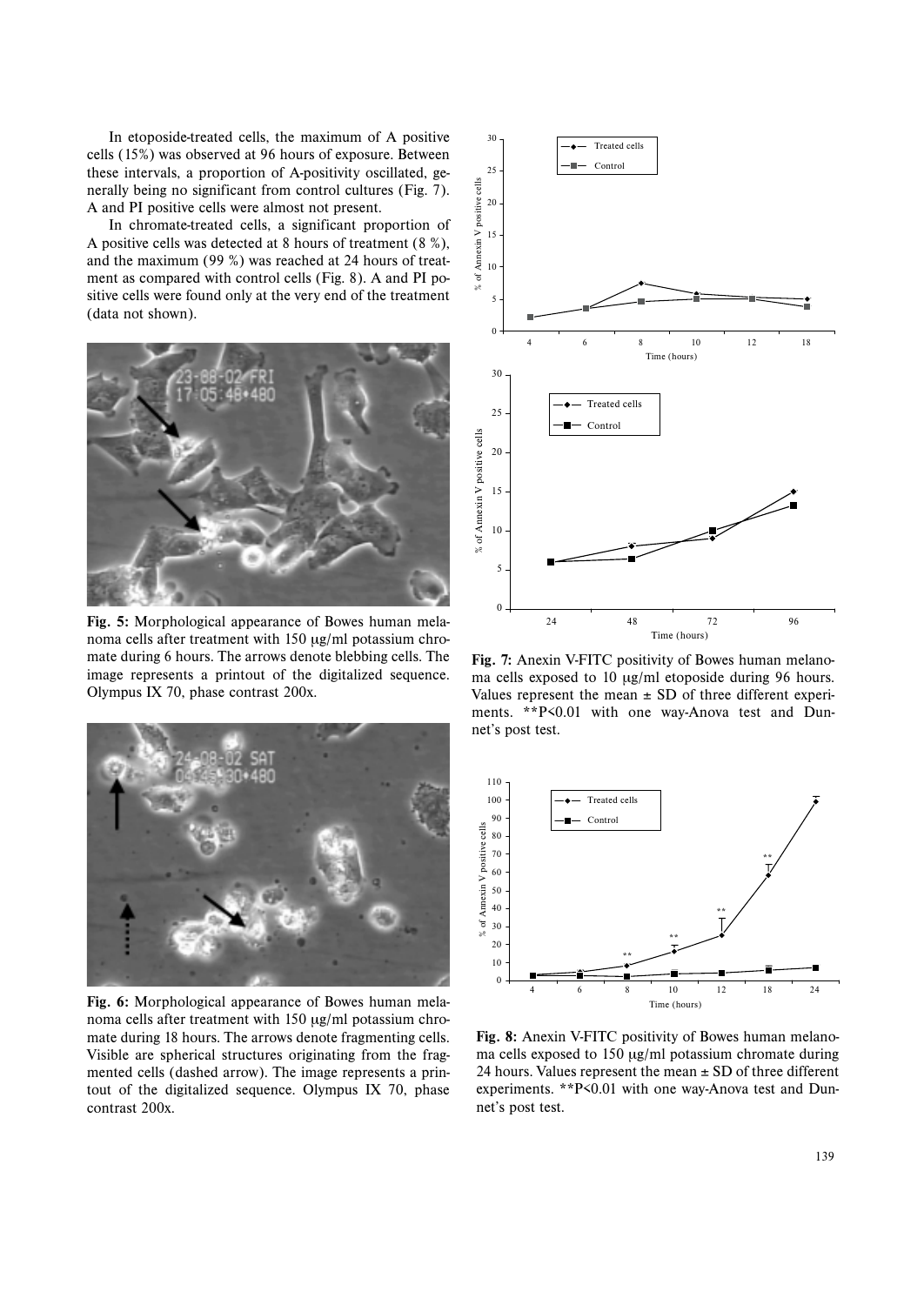*Nuclear fragmentation staining with DAPI.* The distribution of the cells with fragmented nuclei during treatment with etoposide and potassium chromate is shown at Fig. 9 and 10. In etoposide treated cultures, very weak fragmentation was observed at 8 hours of treatment and next at 96 hours of treatment. In chromate treated cultures, the proportion of cells with marginalized and fragmented chromatin steadily raised to reach maximum at 24 hours*.*

*Visualization of DNA fragmentation.* The appearance of DNA of etoposide and chromate treated cells is shown at Fig. 11 and 12. At no probed treatment intervals specific internucleosomal DNA fragments were detectable.

*Immunocytochemical detection of activated caspase-3.* The conversion of inactive procaspase-3 into its active form (caspase-3) marks the beginning of the executory stage of apoptosis. The presence of caspase-3 in the cell is thus regarded as a point of no return in death cascade. We have detected caspase-3 positive cells by means of immunofluorescence staining.



**Fig. 10:** Fragmentation of Bowes human melanoma cells nuclei exposed to 150 µg/ml potassium chromate during 24 hours assessed by nuclear specific dye DAPI. Values represent the mean  $\pm$  SD of three different experiments. \*\*P<0.01 with one way-Anova test and Dunnet's post test.



**Fig. 9:** Fragmentation of Bowes human melanoma cells nuclei exposed to 10 µg/ml etoposide during 96 hours assessed by nuclear specific dye DAPI. Values represent the mean  $\pm$  SD of three different experiments. \*\*P<0.01 with one way-Anova test and Dunnet's post test.



**Fig. 11:** The appearance of DNA from Bowes human melanoma cells treated with 10  $\mu$ g/m1 etoposide at time intervals 8 (lane 3), 18 (lane 4), and 24 hours (lane 5). Size marker is shown in lane 1, negative control in lane 2.



**Fig. 12:** The appearance of DNA from Bowes human melanoma cells treated with 150 µg/m1 potassium chromate at time intervals 8 (lane 2), 24 (lane 3), and 96 hours (lane 4). Size marker is shown in lane 1, negative control in lane 5.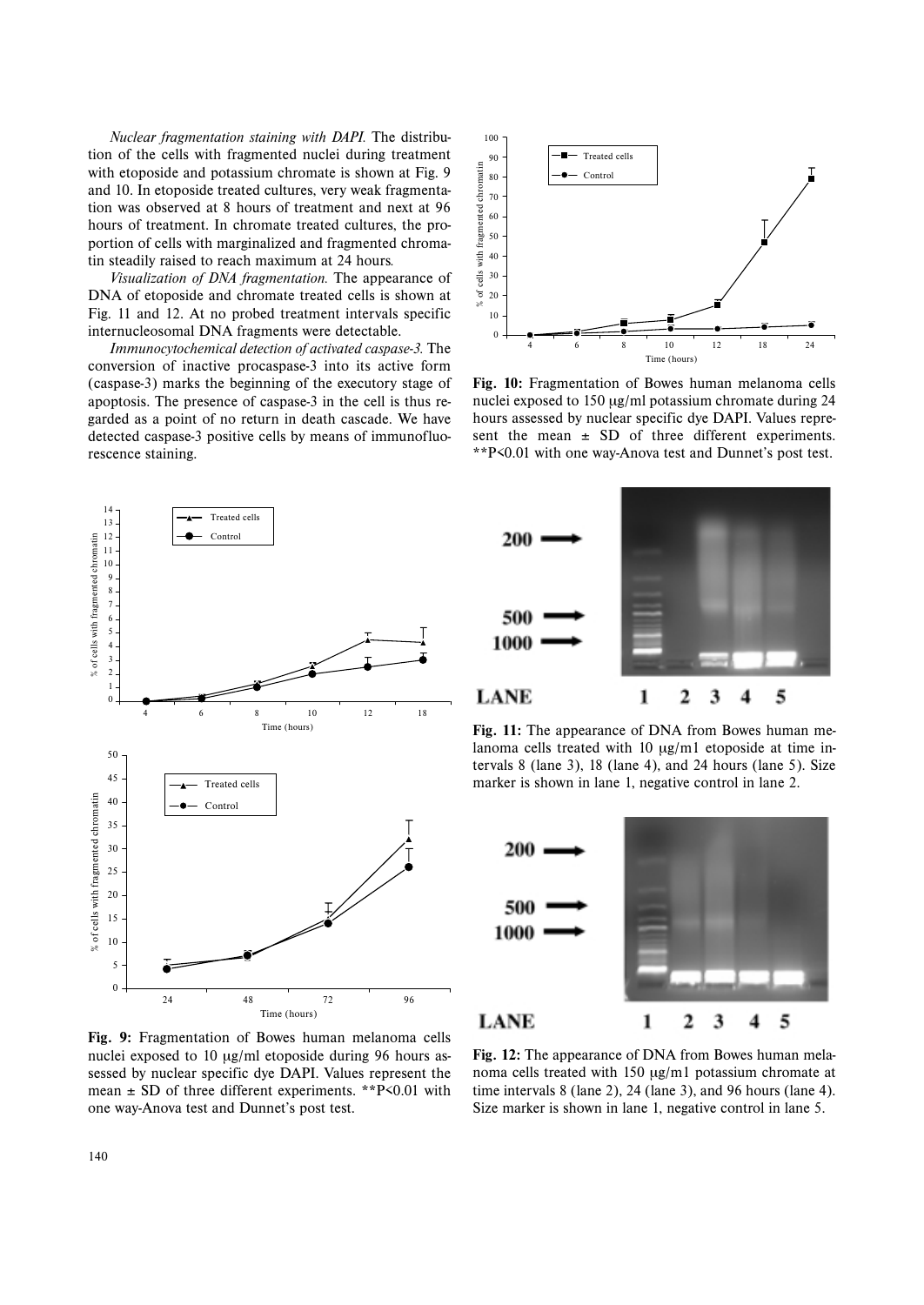

**Fig. 13:** Activation of caspase-3 in Bowes human melanoma cells exposed to 10  $\mu$ g/ml etoposide during 96 hours as detected by immunofluorescence staining. Values represent the mean  $\pm$  SD of three different experiments. \*\*P $\leq 0.01$ with one way-Anova test and Dunnet's post test.



**Fig. 14:** Activation of caspase-3 in Bowes human melanoma cells exposed to 150 µg/ml potassium chromate during 24 hours as detected by immunofluorescence staining. Values represent the mean  $\pm$  SD of three different experiments. \*\*P<0.01 with one way-Anova test and Dunnet's post test.



**Fig. 15:** Localization and arrangement of F-actin cables in adherent Bowes human melanoma cells. F-actin forms a continuous net spreading throughout the body of the cell (arrow), with its especial prominence in the ruffling edges (arrow). Immunofluorescence staining FITC-conjugated phalloidin. Nikon E 400, 400x.



**Fig. 16:** Localization and arrangement of F-actin cables in apoptotic Bowes human melanoma cells after the treatment with 150  $\mu$ g/ml potassium chromate for 8 hours. F-actin architecture shows different arrangement, with major localization points being blebs (arrow). Immunofluorescence staining FITC-conjugated phalloidin. Nikon E 400, 400x.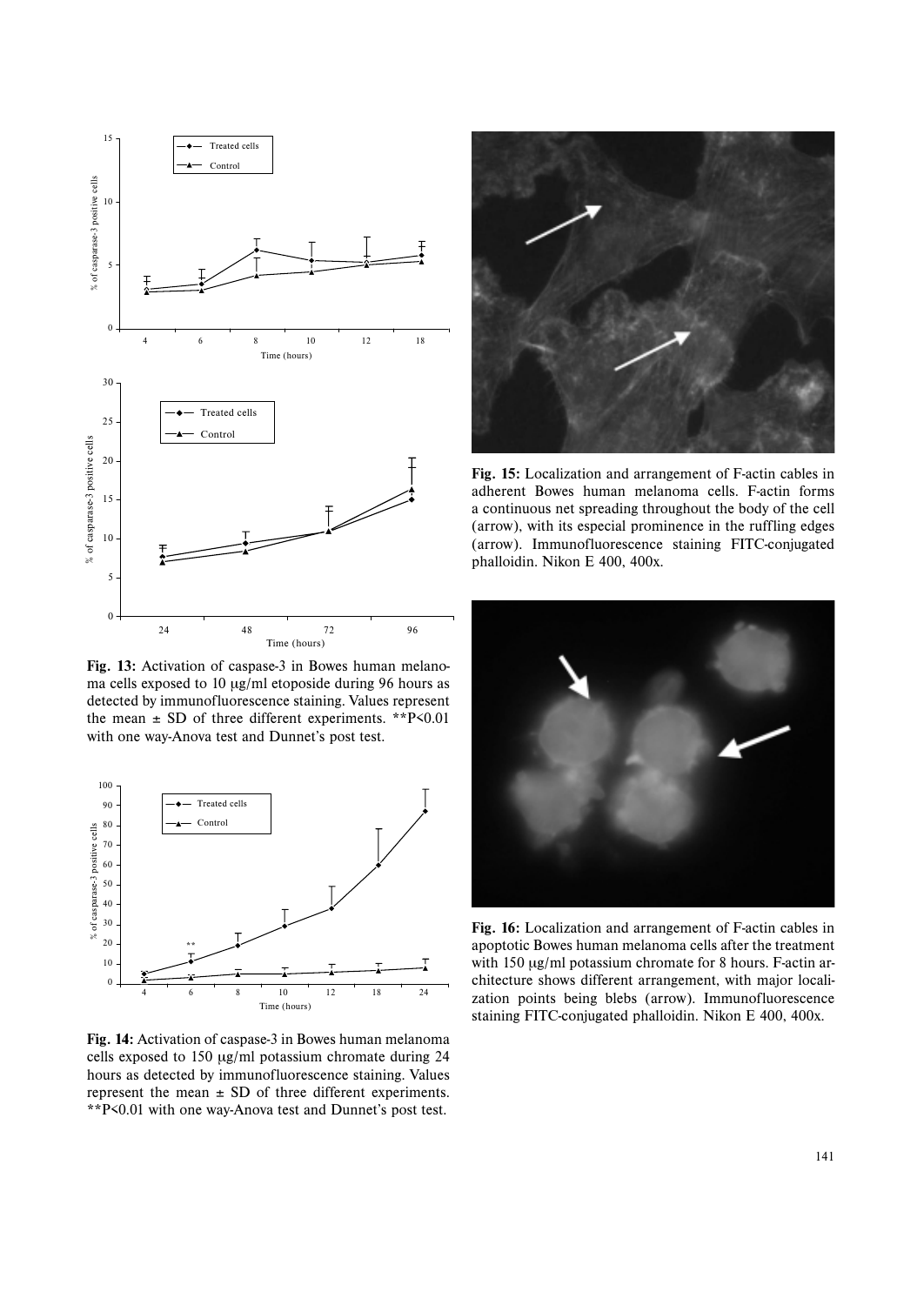In etoposide-treated cells, the proportion of caspase-3 positive cells transiently increased at 8 hours of treatment but after this time interval again decreased to the level observed in control cells. Positively staining Bowes cells were again detectable in significant numbers at 96 hours of treatment (Fig. 13).

In case of chromate treatment, cells started to stain positively for caspase-3 as soon as 4 hours after the beginning of treatment, with significant increase after 6 hours of treatment. The proportion of positive cells steadily grew and reached its maximum at 24 hours of treatment (Fig. 14).

*Immunocytochemical staining of F-actin.* In adherent Bowes cells F-actin molecules localize to the cytoplasm and ruffling edges of the plasma membrane (Fig. 15). Treated cells regrouped F-actin cables and accumulated them in the blebbing plasma membrane (Fig. 16). There was no qualitative difference in distribution pattern of F-actin cables after treatment with both chemicals.

# **Discussion**

The studies into appearance, dynamics and regulation of apoptosis induced *in vitro* have revealed many useful facts as well as peculiarities about this type of cell death and together with *in vivo* studies contributed to the better understanding of this phenomenon and its role in many pathological situations. Over past decades many research teams have been trying to find certain universal hallmarks of apoptosis which would be easily obtainable, reliable and unequivocally interpretable. Nowadays, after long and strenuous work, it is generally known that there are very few features that may be deemed universal to all apoptotic models (2). Thus in practice, it seems necessary to employ several methodological approaches to verify whether a particular study model we employ does not produce erroneous results in turn incorrectly interpreted. Several reviews and studies focusing on most commonly used techniques in detection of apoptosis came to the same conclusion (13,26). This conclusion appears to be of particular importance, especially when an *in vitro* model (cell line) which is resistant to standard apoptosis inducers is investigated.

In our experiment, we wanted to find out about dynamics of selected apoptotic markers and usefulness of their detection in Bowes human melanoma cells treated with established proapoptogenic compounds – etoposide and potassium chromate. The examined markers and intervals of their analyses were chosen to embrace the entire spectrum of possible apoptotic features in time with respect to the standardly used techniques.

Etoposide is a derivative of podophyllotoxin and topoisomerase II inhibitor (3,13). It introduces DNA strand breaks, and by interfering with expression of several apoptosis regulating genes triggers apoptotic pathway (7). Its efficiency has been documented in various cell lines and currently it is being used in treatment of hematological malignancies (13,21). The standard etoposide concentration of 10 µg/ml temporarily decreased Bowes cell viability and induced limited apoptosis during 8 hours of treatment (Fig. 1). These effects were of a transient nature as in the longer time intervals exposed cells grew and behaved normally (Fig. 1 and 4) as compared with control cultures. The individual assays revealed that blebbing and caspase-3 activation were detectable concurrently while there was no detectable chromatin and DNA fragmentation. These results support previous findings which proved that melanoma cells are often resistant to chemotherapy. This resistance has been attributed either to direct loss of the p53 protein, an important cell cycle regulator and apoptosis promoter, or to a mutation of the p53 effector Apaf-1 (24). Inhibition of topoisomerase II might therefore operate via this pathway and that would explain only a weak apoptotic response in our model. Moreover, when melanoma cells are treated with factors activating different signaling pathways such as interferon β or prostaglandin A1, growth inhibition and apoptosis are observed (9,18).

Considering the fact that etoposide functions only in S phase of the cell cycle, our observation of its maximal effect at 8 hours of treatment coincides with proliferative profile of Bowes melanoma cells (Fig. 1). On the other hand, this cytostatic effect did not continue in the later time intervals (24–96 hours) which would be partially explicable with the already mentioned p53–based resistance and cell line- specific growth properties and metabolism. The detected apoptotic markers at 96 hours of treatment (phosphatidylserine externalization) should be in this case attributed to natural apoptosis occurring in a culture after reaching confluency and depleting nutrition sources. Here it is interesting to note that changes in the plasma membrane composition were not detected prior to or simultaneously with other apoptotic markers at 8 hours of treatment where a number of cells started blebbing and expressed activated caspase-3 (Fig. 13). In this case it would actually mean that phosphatidylserine externalization was somehow suppressed or did not accompany the process of apoptosis which casts a suspicion on the universality of this hallmark.

Potassium chromate at concentration of 150 µg/ml is a representative of hexavalent chromium compound that has been identified as a potent apoptosis instigator activating several different signaling apoptosis pathways (22). In melanoma Bowes cells, it produced a set of morphological, biochemical and molecular changes which were detectable as soon as 4 hours after the beginning of treatment (Fig. 5), and culminating in time interval between 12–18 hours (Fig. 6). Morphologically, cells displayed all the known characteristics (blebbing, shrinkage, fragmentation) with exception of preceding nucleolar brightening suggesting that transcription process was not probably altered prior to other changes. Curiously, phosphatidylserine externalization was not significantly increased in treated cells until at approximately 8 hours of treatment when marked caspase-3 activation had already been present. This finding seemingly contradicts other authors who claim that changes in the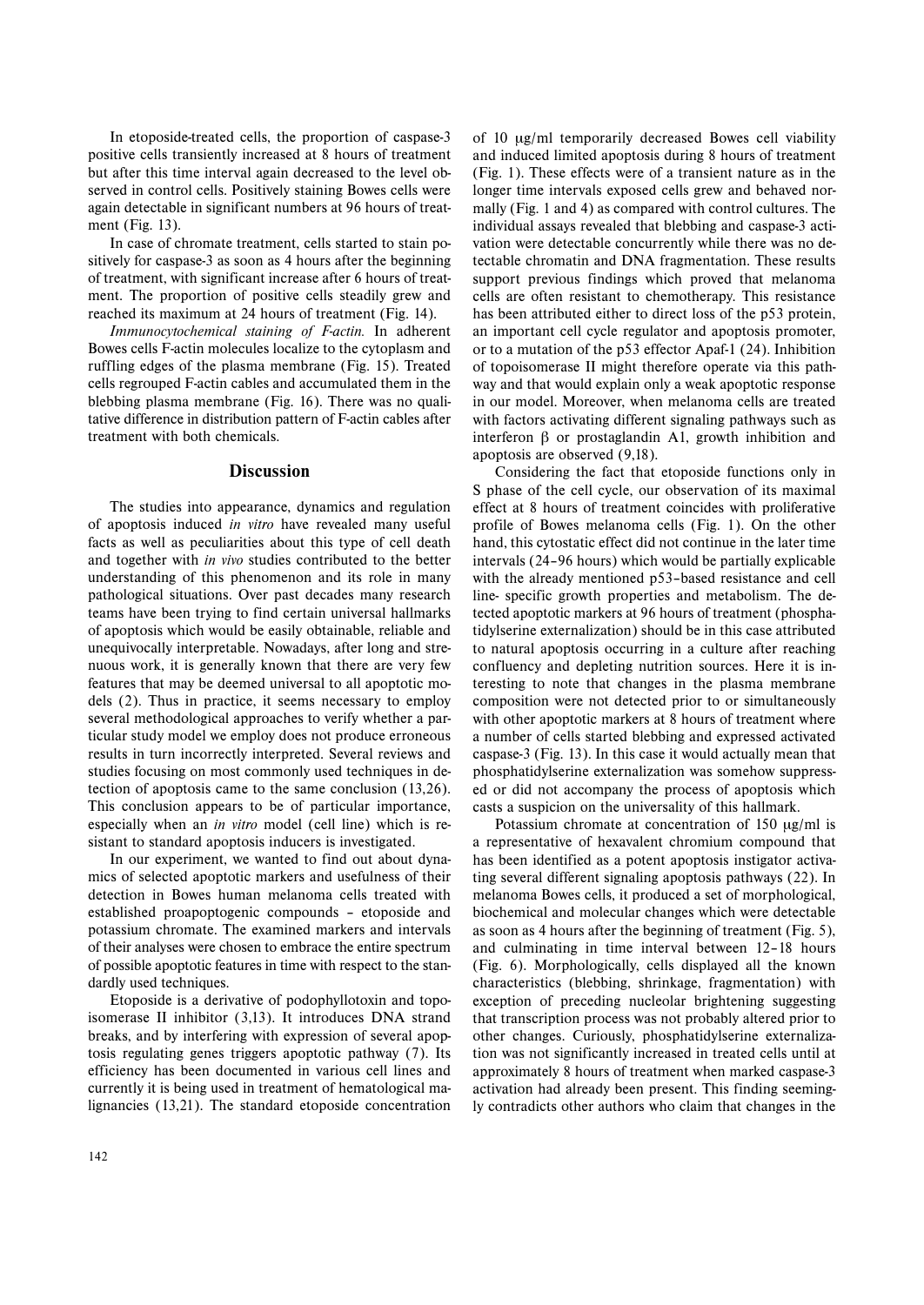plasma membrane structure and molecular composition as revealed by Annexin V based staining belong to the first harbingers of programmed cell death (2,10,16). Still, the whole thing is probably more complex since there are reports evidencing phosphatidylserine externalization as a change accompanying other processes than apoptosis (17).

Despite the clear presence of activated caspase-3 and fragmented nucleus along with F-actin filaments rearrangement (Fig. 10 and 16) in dying cells we were not able to detect the specific DNA laddering after treatment with both etoposide as well as potassium chromate (Fig. 11 and 12). The absence of DNA fragments may be explained by several factors such as inactivity or absence of DNAases, high intracellular zinc content preventing fragmentation or transient nature of the process itself (5). Furthermore, some cell lines have been documented as being devoid of DNA fragmentation as well as other characteristic features upon undergoing apoptosis (4,11,14) and this may well be the case of Bowes human melanoma cells.

# **Conclusions**

Bowes human melanoma cells represent a useful model for studying programmed cell death and its modulation *in vitro* with respect to clinical importance of malignant melanoma.

Etoposide at concentration of 10 µg/ml slowed proliferation and induced only transient and limited changes in this cell line. These changes appeared at 8 hours of treatment and may be characterized by simultaneous plasma membrane blebbing and caspase-3 activation, with longer treatment intervals (up to 96 hours) producing no observable or detectable changes. The observed resistance of Bowes human melanoma cell line to etoposide may be due to an alteration of the p53–based apoptosis pathway in these cells.

Potassium chromate at concentration of 150 µg/ml induced apoptosis in Bowes human melanoma cells. Analyses of the appearance of individual apoptotic markers proved that Annexin V based detection of phosphatidylserine externalization was delayed in comparison with caspase-3 activation or other morphological changes affecting the plasma membrane, cytoplasm and cytoskeleton. Despite the fact that apoptotic nuclei underwent characteristic degradation, no DNA specific fragmentation was evidenced at any examined treatment intervals.

Our results suggest that in a given model as well as in any other studies where apoptosis is to be detected, a combination of tests must be applied to rule out the possibility of misleading results. Out of utilized markers, the least reliable proved to be detection of externalized phosphatidylserin and DNA fragmentation which are, in our opinion, very liable to deviations. On the other hand, caspase-3 activation and nuclear degradation tested very consistently in this as well as other experimental models. Also, we recommend that whenever it is possible one should use conventional

morphological methods based on microscopy (for instance time-lapse videomicroscopy) to have a feedback visual control of the studied model.

#### *Acknowledgement*

This work was supported by Ministry of Education Czech Republic Research Project FJ MSM 111500001 Serious organ failure, experimental and clinical aspects, possibilities for prevention and therapeutic management.

#### **References**

- 1. Alexandre S, Rast C, Nguyen-Ba G, Vasseur P. Detection of apoptosis induced by topoisomerase inhibitors and serum deprivation in syrian hamster embryo cells. Exp Cell Res 2000;255:30–9.
- 2. Barrett KL, Willingham JM, Garvin AJ, Willingham MC. Advances in cytochemical methods for detection of apoptosis. J Histochem Cytochem 2001; 49:821–32.
- 3. Boos G, Stopper H. Genotoxicity of several clinically used topoisomerase II inhibitors. Toxicol Lett 2000;1–2:7–16.
- 4. Clarke R, Lund E, Johnson TI, Pinder A. Apoptosis can be detected in attached colonic adenocarcinoma HT29 cells using annexin V binding, but not by TUNEL assay or sub-G0 DNA content. Cytometry 2000;39:141–50.
- 5. Cohen GM, Sun X-M, Snowden RT, Dinsdale D, Skilleter DN. Key morphological features of apoptosis may occur in the absence of internucleosomal DNA fragmentation. Biochem I 1992;286:331-4.
- 6. Červinka M, Bereiter-Hahn J, Peychl J, Rudolf E, Červinková Z. The role of mitochondria in apoptosis induced in vitro. Gen Physiol Biophys 1999;18(Spec No):33–40.
- 7. Fadeel B, Hassan Z, Hellström-Lindberg E, Henter, J-I, Orrenius S, Zhivotovski B. Cleavage of Bcl-2 is an early event in chemotherapy-induced apoptosis of human myeloid keukemia cells. Leukemia 1999;13:719–28.
- 8. Ferreira CG, Epping M, Kruyt FA, Giaccone G. Apoptosis: target of cancer therapy. Clin Cancer Res 2002;8:2024–34.
- 9. Franzese O, Comandini A, Cannavo E et al. Effect of prostaglandin A1 on proliferation and telomerase activity of human melanoma cells in vitro. Melanoma Res 1998;8:323–8.
- 10. Goth SR, Stephens RS. Rapid, transient phosphatidylserine externalization induced in host cells by infection with Chlamydia spp. Infect Immun 2001;69: 1109–19.
- 11. Iguchi K, Hirano K, Ishida R. Activation of Caspase-3, Proteolytic Cleavage of DFF and no Oligonucleosomal DNA Fragmentation in Apoptotic Molt-4 Cells. J Biochem (Tokyo) 2002Mar;131:469–75.
- 12. Jass JR, Whitehall VL, Young J, Leggett BA. Emerging concepts in colorectal neoplasia. Gastroenterology 2002;123:862–76.
- 13. Kravtsov VD, Daniel TO, Koury MJ. Comparative analysis of different methodological approaches to the in vitro study of drug-induced apoptosis. Am J Pathol 1999;155:1327–39.
- 14. Kulkarni GV, McCulloch CAG. Serum deprivation induces apoptotic cell death in a subset of Balb/c 3T3 fibroblasts. J Cell Sci 1994;107:1169–79.
- 15. Lopez-Marure R, Gutierrez G, Mendoza C et al. Ceramide promotes the death of human cervical tumor cells in the absence of biochemical and morphological markers of apoptosis. Biochem Biophys Res Commun 2002;293:1028–36.
- 16. Martin SJ, Reutelingsperger CP, McGahon AJ, Rader JA et al. Early redistribution of plasma membrane phosphatidylserine is a general feature of apoptosis regardless of the initiating stimulus: inhibition by overexpression of Bcl-2 and Abl. J Exp Med 1995;182:1545–56.
- 17. Martinez MC, Freyssinet JM. Deciphering the plasma membrane hallmarks of apoptotic cells: Phosphatidylserine transverse redistribution and calcium entry. BMC Cell Biol 2001;2:20.
- 18. Nagatani T, Okazawa H, Kambara T et al. Effect of natural interferon-beta on the growth of melanoma cell lines. Melanoma Res 1998;8:295–9.
- 19. Rudolf E, Peychl J, Červinka M. The dynamic patterns of hexavalent chromium induced apoptosis in vitro. Acta Medica (Hradec Kralove) 2000;43:83–9.
- 20. Sarkar SA, Sharma RP. Expression of selected apoptosis related genes, MIF, IGIF and TNF alpha, during retinoic acid-induced neural differentiation in murine embryonic stem cells. Cell Struct Funct 2002;27:99–107.
- 21. Schattner EJ. Apoptosis in lymphocytic leukemias and lymphomas. Cancer Invest 2002;20:737–48.
- 22. Singh J, Carlisle DL, Pritchard DE and Patierno S. Chromium induced genotoxicity and apoptosis: relationship to chromium carcinogenesis (review). Oncol Rep 1998;5:1307–18.
- 23. Smyth PG, Berman SA. Markers of apoptosis: methods for elucidating the mechanism of apoptotic cell death from the nervous system. Biotechniques 2002;32:648–50, 652, 654 passim.